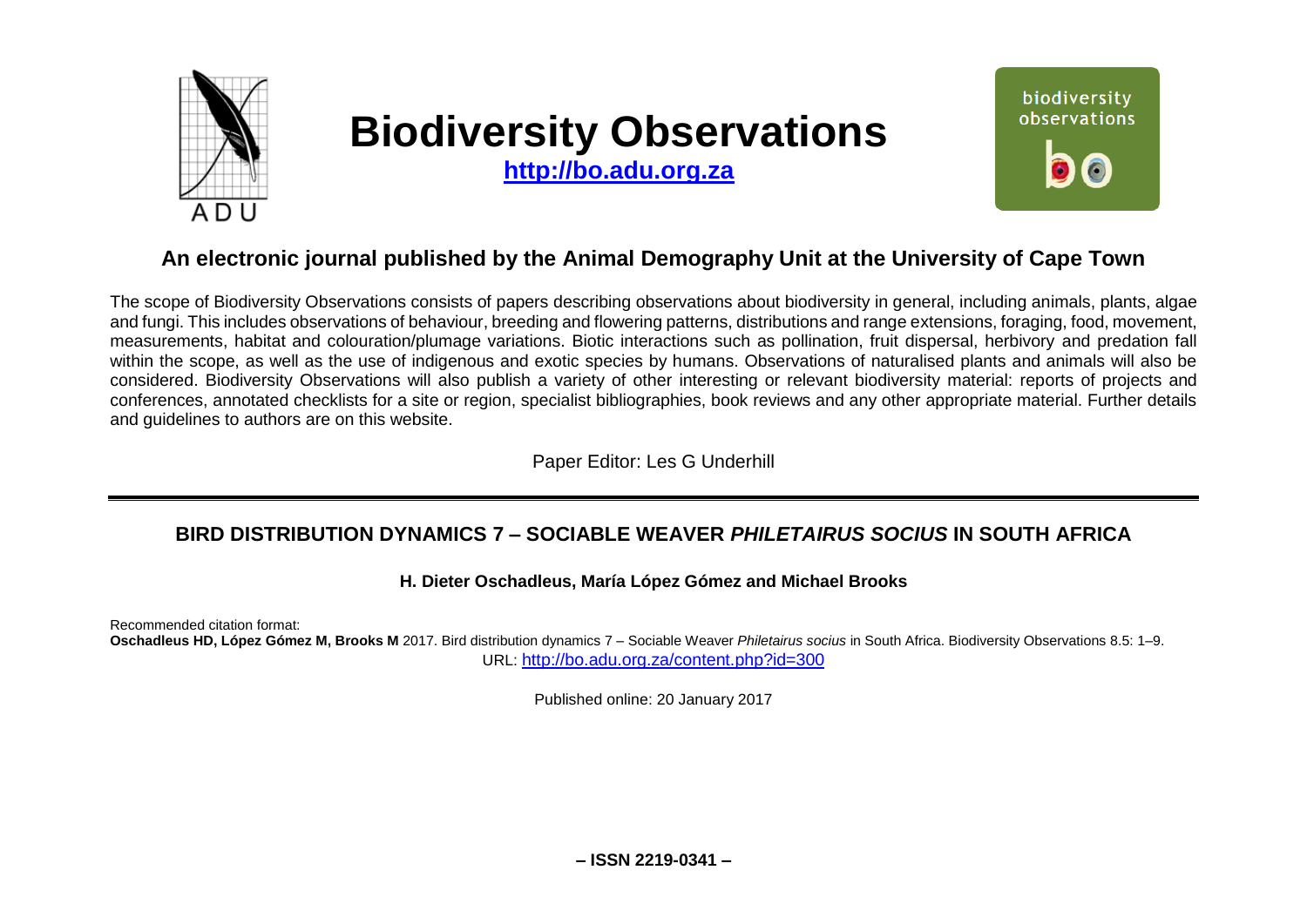## **BIRD DISTRIBUTION DYNAMICS**

## **BIRD DISTRIBUTION DYNAMICS 7 – SOCIABLE WEAVER** *PHILETAIRUS SOCIUS* **IN SOUTH AFRICA**

*H. Dieter Oschadleus1\* , María López Gómez1,2 and Michael Brooks<sup>1</sup>*

*<sup>1</sup>* Animal Demography Unit, Department of Biological Sciences, University of Cape Town, Rondebosch, 7701 South Africa

<sup>2</sup>Global Training Programme, University of the Basque Country, Gipuzkoa Campus, Donostia, San Sebastián, 20018 Spain

\*Email: doschadleus@gmail.com

#### **Introduction**

This is the seventh paper of the series in *Biodiversity Observations* dealing with the dynamics of bird distributions. The objectives are to report on the ranges of bird species as revealed by the Second Southern African Bird Atlas Project (SABAP2, 2007–) (Underhill 2016) and to describe how these ranges have changed since the first bird atlas (SABAP1, mainly 1987–91). The two bird atlas projects are about two decades apart.

This series of papers is also made feasible by the development of two new standards for the presentation of maps, firstly pentad-scale distribution maps derived from SABAP2 data, and secondly rangechange maps showing how distributions have changed between SABAP1 and SABAP2 (Underhill & Brooks 2016a, b). Because the papers in this series use these new maps, the rules for interpretation are not provided in detail in each paper in this series.

This paper deals with the Sociable Weaver *Philetairus socius*, a weaverbird of the family Ploceidae (Figure 1). This African species has



*Figure 1. Sociable Weaver, Louivale Farm, north of Carnarvon, Northern Cape. Photograph © Ryan Matthew Tippett from the BirdPix section of the ADU Virtual Museum (see [http://vmus.adu.org.za/?vm=BirdPix-8458\)](http://vmus.adu.org.za/?vm=BirdPix-8458).*

a "Least Concern" threat status. It does not wander far from its conspicuous nest (Mendelsohn & Anderson 1997), and is thus unlikely to be overlooked or misidentified.

#### **Sociable Weaver** *Philetairus socius*

#### *Background to the species*

The Sociable Weaver is a distinctive species of arid savanna woodland in southern Africa (Mendelsohn & Anderson 1997). Its range is from Etosha in northern Namibia south to south-western Botswana, to north-eastern South Africa (Northern Cape, North West Province and Free State), but it is absent from most of the North West Province. This weaver is usually found in small flocks near its massive colonies which are conspicuous and last a long time (Hockey et al. 2005).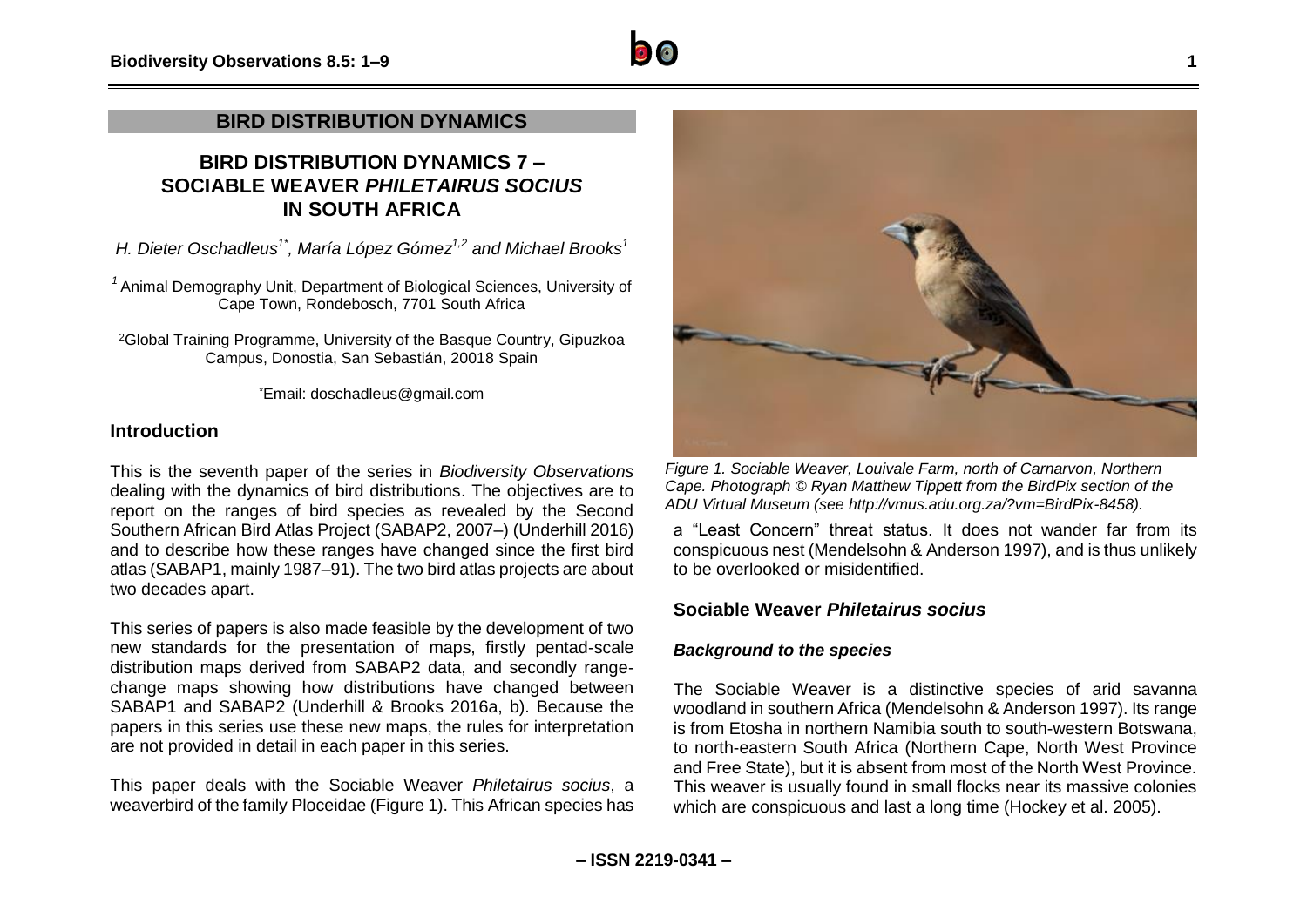Populations have expanded in distribution during the 20th century, using telephone poles, electricity pylons and other artificial structures as nest sites (Mendelsohn & Anderson 1997). The earliest reference to a man -made nest site is from Postmasburg (Sclater 1927). However, this expansion appears to be limited to niches within its broad distribution. In recent years, however, the Sociable Weaver appears to be moving south with telephone poles as nest sites, along some roads in the southern part of its range (Oschadleus 2015).

The distribution of the Sociable Weaver shown in McLachlan & Liversidge (1957) is inaccurate, filling in the Namib, only extending as far south as the Orange River, and not extending east into Botswana in the far eastern part of its range. Rudebeck (1956) conducted an extensive survey of the Sociable Weaver, which has not been matched since. Rudebeck plotted all the colonies he found, and also, unusually, plotted absences (Figure 2).

Rudebeck (1956) did not visit the Ghaap Plateau but noted that other authors had not recorded the species there. It is not known whether this weaver occurred there historically. Mendelsohn & Anderson (1997) note d that the gap north of the Ghaap Plateau coincide d with extensive clearance of Acacia veld for dryland crop farming .

A limitation to range expansion is high rainfall – after strong rains, the nests may become so soaked and heavy that the branches break (Fleck 1894). As areas of aridity increase, however, the Sociable Weaver could colonise these areas if other factors are suitable. Another limitation to range expansion, is the availability of nest material, in the form of stiff grasses such as *Aristida ciliata* (Maclean 1973).

*Figure 2. Rudebeck's (1956) map of Sociable Weaver colonies (filled circles) and absences (unfilled circles). Nests marked A are in* Aloe dichotoma *trees and T indicates telephone pole nest sites.* 



 $\bullet$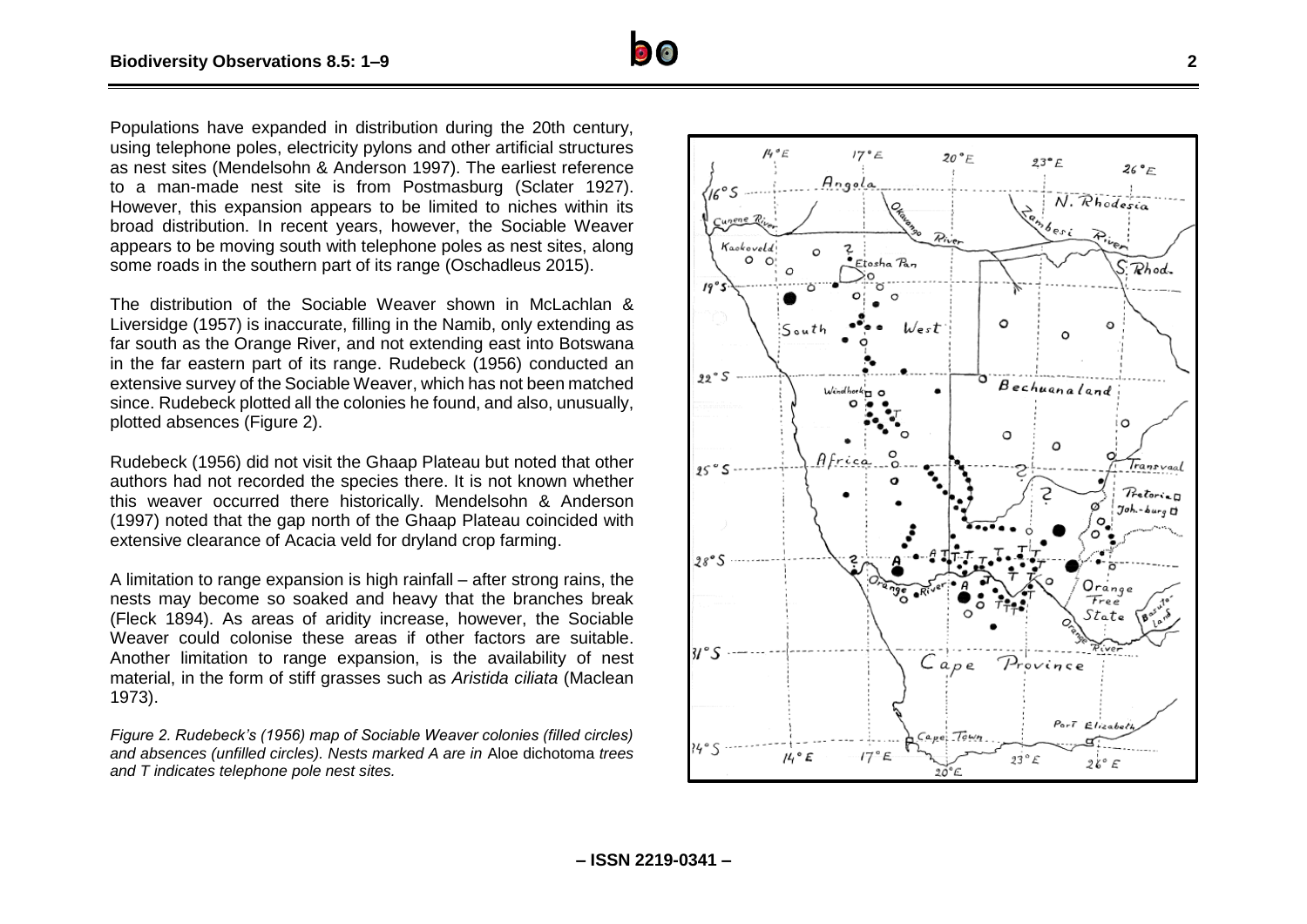



*Figure 3. The SABAP1 distribution map for the Sociable Weaver. The sale is the quarter-degree grid cell, except in Botswana, where halfdegree grid cells were used. Cells shaded turquoise, including the one in the former Transkei, had no SABAP1 data.*

#### *SABAP1 distribution*

The SABAP1 distribution (Figure 3) showed an axis of highest reporting rates from about Prieska in the Northern Cape, north-westwards across the southern Kalahari biome (Allan et al. 1997) into southeastern Namibia, with lower reporting rates on either side of this main axis. The species is absent from the Ghaap Plateau, the conspicuous hole in the distribution. The SABAP1 distribution stretches as far as 31°S. Although the Rudebeck (1956) map shows the range stopping at about 30 S (Figure 2), he specifically noted that he did not check the southernmost part of the range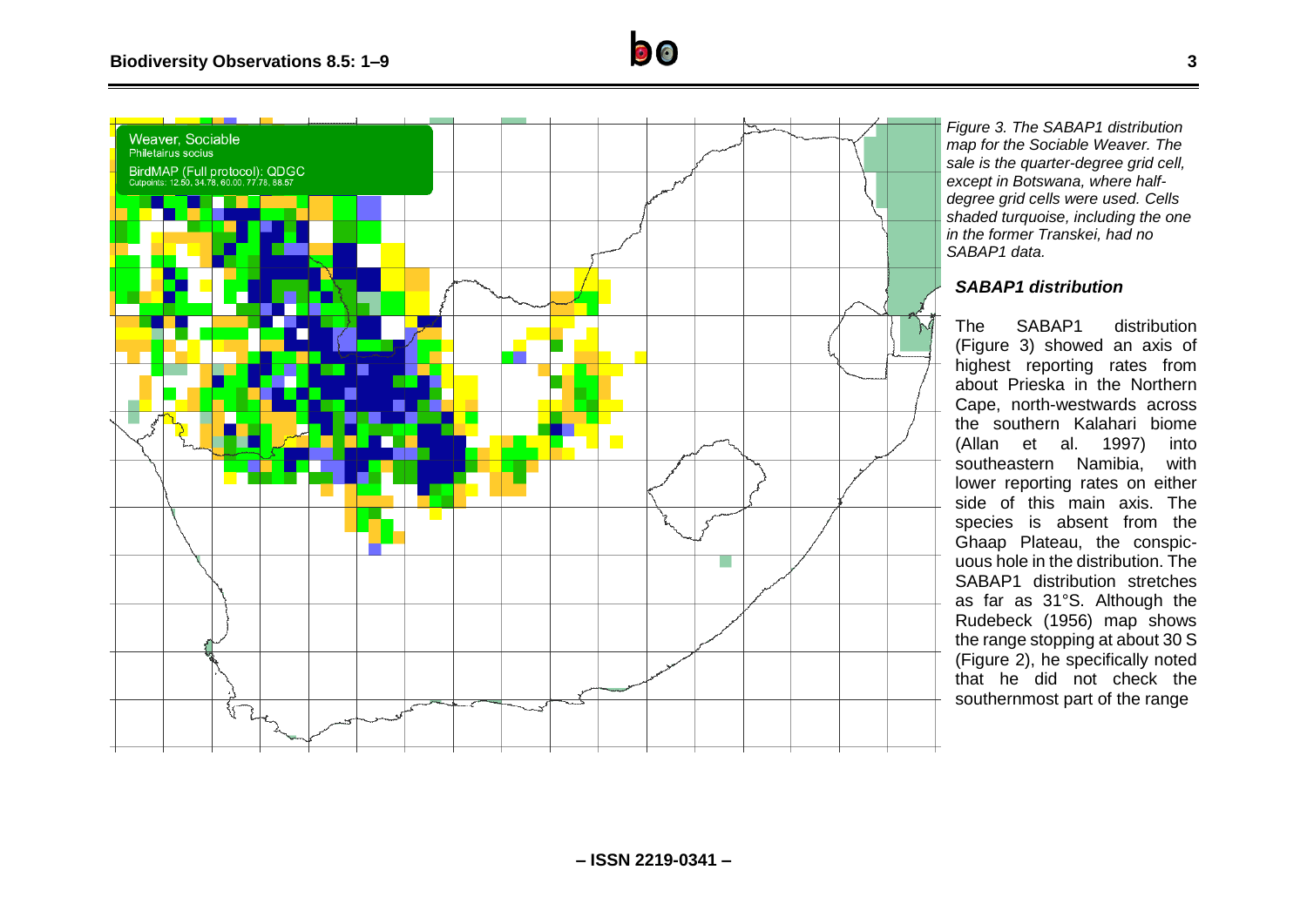

*Figure 4: SABAP2 distribution map for the Sociable Weaver, downloaded 12 December 2016. The detailed interpretation of this map is provided by Underhill & Brooks (2016a). Pentads with four or more checklists are either shaded white, species not recorded, or in colour, with shades based on reporting rate: yellow 0– 12.5%, orange 12.5– 34.8%, light green 34.8– 60.0%, dark green 60.0– 77.8%, light blue 77.8–88.6 and dark blue 88.6–100%. In pentads shaded grey or with white dots, there are one, two or three full protocol checklists, or there are ad hoc lists, or incidental records. In pentads shaded grey, the species was recorded as present; in pentads with white dots the species has not been recorded. If a pentad has four or more checklists, and the species has been recorded on an ad hoc checklist or as an incidental recorded, it is shaded yellow, indicating that the species has a small reporting rate.*

 $\bullet$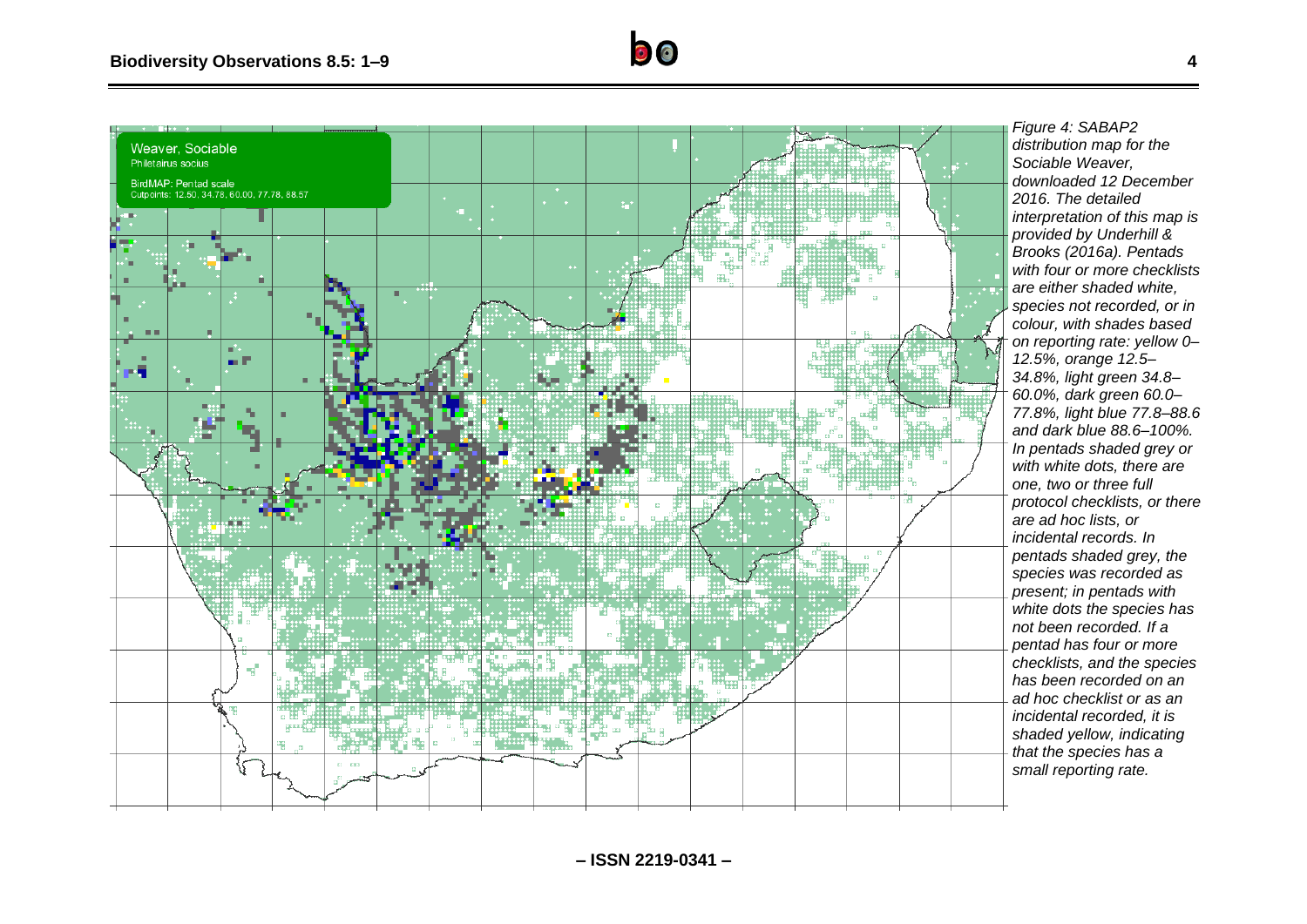

#### *SABAP2 distribution*

The pentad scale distribution map, showing the SABAP2 data, has much of the distribution of the Sociable Weaver represented in grey (Figure 4). This means that most pentads in which the Sociable Weaver occurs, do not yet have four full protocol checklists, the minimum at which reporting rates start to become reliable. There are still also many gaps in coverage within the range of the Sociable Weaver, so that the distribution, incorrectly, appears to be fragmented. At this stage, Figure 4 largely serves as a presence/absence map of the distribution of the Sociable Weaver in South Africa; there is little atlas data to date in the known Namibian range. There is one out of range record in Figure 4, to the east of the normal range. It lies in pentad 2645\_2630, near Klerksdorp, North West, and was made on 14 April 2010 by Tony Archer. A single bird was observed, and although he has checked for Sociable Weavers on each subsequent visit to the locality, the species has not been recorded again. Isolated records of wandering birds are precisely what we would anticipate in well-atlased pentads.

#### *Range change between SABAP1 and SABAP2*

In Figure 5, the approach described in Underhill & Brooks (2016b) was used to classify the quarter degree grid cells into six categories of increase and decrease. The relative increases and decreases are estimated using the Griffioen transformation (Underhill & Brooks 2016b), and involve an assumption that, in pentads where Sociable Weavers occur, they are randomly distributed across the landscape, i.e. they are not clustered or in flocks. For the Sociable Weaver, this is probably at best only partially true, so the results need to be treated with some caution. However, the qualitative results are likely to be correct.

*Table 1. Range-change summary for the Sociable Weaver between SABAP1 and SABAP2. The table provides a count of the number of quarter degree grid cells of each colour in Figure 5. Also shown are the same summaries when the analysis is restricted to grid cells with at least 30 checklists for both SABAP1 and SABAP2.*

| <b>Status</b>                | <b>Four checklists for</b><br><b>SABAP1 &amp; SABAP 2</b> |     | 30 checklists for<br><b>SABAP1 &amp; SABAP 2</b> |     |
|------------------------------|-----------------------------------------------------------|-----|--------------------------------------------------|-----|
|                              | Count                                                     | %   | Count                                            | ℅   |
| Red (very large decrease)    | 68                                                        | 25  | 11                                               | 33  |
| Orange (large decrease)      | 33                                                        | 12  |                                                  | 3   |
| Yellow (small decrease)      | 34                                                        | 13  | 3                                                | 9   |
| Light green (small increase) | 40                                                        | 15  | 9                                                | 27  |
| Dark green (large increase)  | 36                                                        | 13  | 5                                                | 15  |
| Blue (very large increase)   | 61                                                        | 22  | 4                                                | 12  |
| Total                        | 272                                                       | 100 | 33                                               | 100 |

Results are shown in Figure 5 for only the 272 quarter degree grid cells for which there are four or more checklists for both SABAP1 and SABAP2 and in which Sociable Weaver occurred in either SABAP1 or SABAP2 (Table 1). In other words, grid cells in which Sociable Weaver did not occur in either project are excluded in this analysis.

Of these 272 quarter degree grid cells, 68 (25%) are red, and 33 (12%) are orange. This suggests very large (red) or large (orange) decreases in 37% of the quarter degree grid cells. The numbers of grid cells shaded blue (very large increase) and dark green (large increase) are 61 (22%) and 36 (13%) respectively, giving a total of 35%. The apparent decreases slightly outweigh the apparent increases.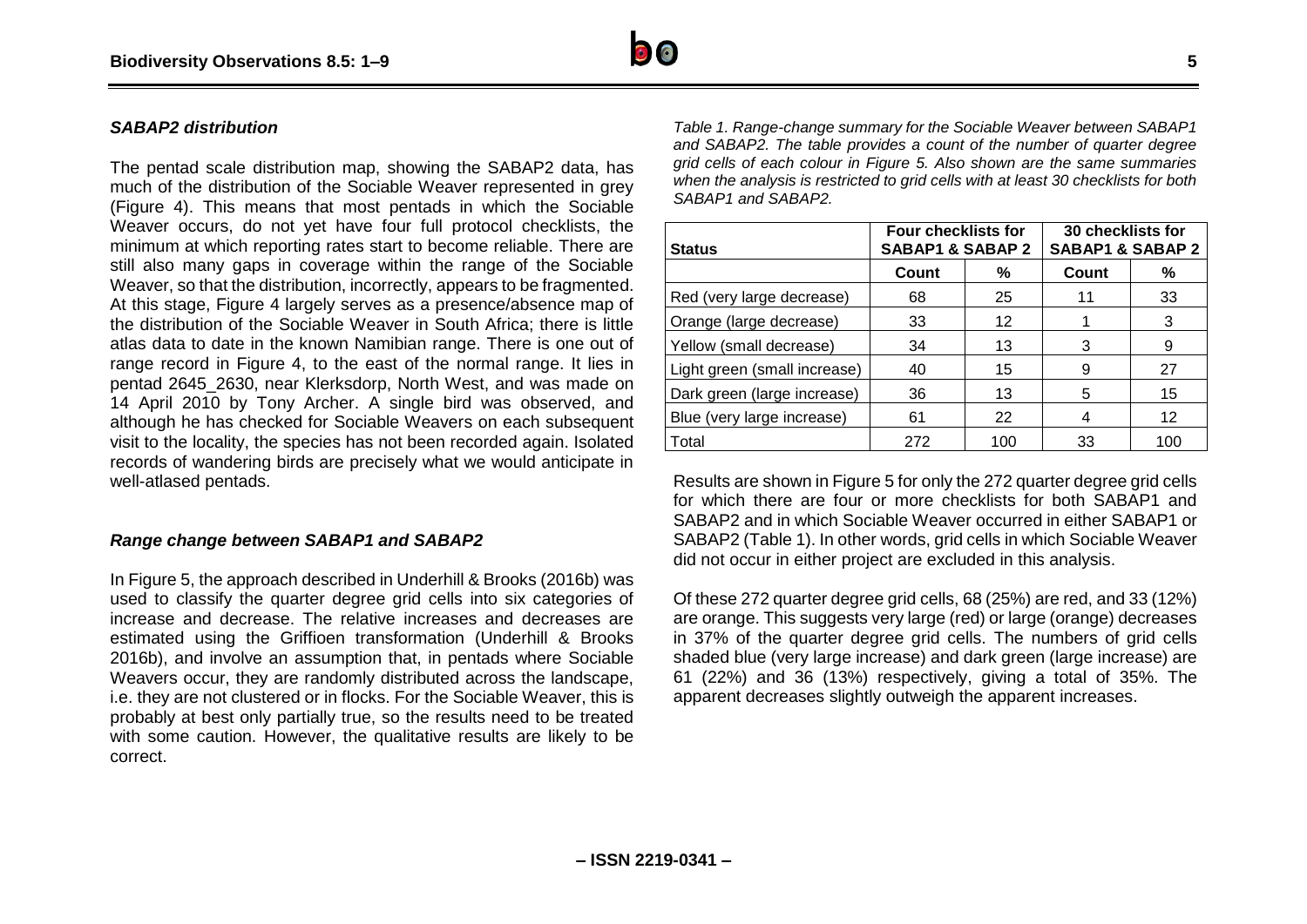

Relative change in abundance between SABAP1&2 Sociable Weaver



*Figure 5: Range-change map between SABAP1 and SABAP2 for the Sociable Weaver, downloaded 12 December 2016. Red, orange and yellow represent quarter-degree grid cells with very large, large, and small relative decreases and blue, dark green and light green represent grid cells with very large, large and small relative increases. A count of the number of grid cells in each category is provided in Table 1. Only grid cells with at least four checklists in both SABAP1 and SABAP2 are shown. All these gird cells had Sociable Weaver recorded in them either in SABAP1 or in SABAP2 or in both. Fuller information on the interpretation of this rangechange map is provided in Underhill & Brooks (2016b).*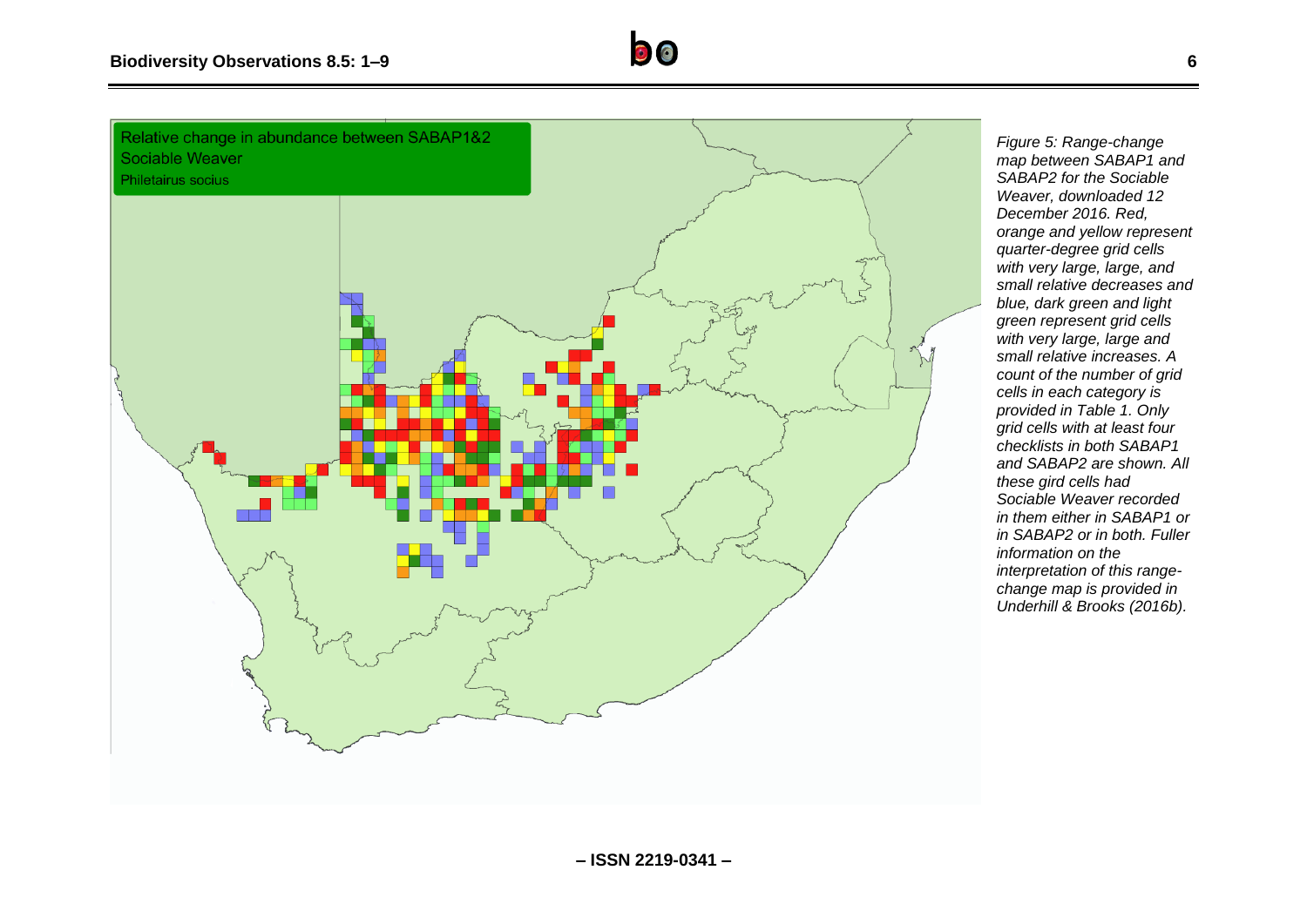

The groups of blue and dark green grid cells where large increases might have occurred include the Springbok area, the area north of the Carnarvon to Britstown road, near Barkly West (on the southern edge of the Ghaap plateau), and in the northernmost part of the Kgalagadi Transfrontier Park. Large decreases appear to have occurred along the lower Orange River, in the area from Augrabies Falls National Park to Kakamas, and the area south of Christiana.

Repeating the quantitative analysis of Figure 5 and Table 1 using grid cells with 30 or more checklists in both SABAP1 and SABAP2, the sampling error is considerably smaller than with four or more checklists for both projects, but there are now only 33 grid cells for Sociable Weavers which meet this criterion (Table 1). This shrinkage of sample size means that 239 of the 272 in the analysis described above had between four and 29 checklists for either SABAP1 or SABAP2. Most of these remaining 33 grid cells are in and around centres of human population (pers. obs), and therefore potentially not a representative sample of grid cells within the distribution. However, in this severely restricted analysis, 36% of grid cells show large or very large decreases, and 27% show large or very large increases. The apparent decreases outweigh the apparent increases as in the "fourchecklists" analysis.

Both sets of results in Table 1 need to be treated with caution. The "four-checklist" analysis has many grid cells with small numbers of checklists, and therefore prone to sampling error. On the other hand, the "30-checklist analysis" is spatially not representative.

#### **Conclusions**

It is likely that the best available distribution map for the Social Weaver remains that from SABAP1 (Figure 3). The range change analysis of Figure 5 and Table 1 needs to be treated as provisional, suggesting hypotheses for further investigation. Figure 6 shows the SABAP2 distribution overlaid over the SABAP1 distribution. In the southern part of its range, the Sociable Weaver appears to be moving south, but only slightly.

There remains a large gap in range of the Sociable Weaver around the Ghaap plateau, between Danielskuil and Vryburg. The weaver appears to have been absent from here for at least 100 years, based on the discussion in Rudebeck (1956). There are new records (SABAP2) in the southern part of this gap, i.e. north-west of Barkley West, indicating that the Sociable Weaver may be colonising this area northwards (Figure 6).

Coverage of the range of the Sociable Weaver is generally poor. A large amount of atlas fieldwork is required before we can claim to be able to adequately monitor changes in the status and range of the Sociable Weaver. If it were not for the initiative by Vincent Parker (Underhill et al. 2016) to radically improve coverage of the part of the Northern Cape which coincides well with the range of the Sociable Weaver, the vision of foundational coverage of four checklists per pentad over the range of this species would not be achievable. In contrast, about 90% of the range of the Cape Weaver *Ploceus capensis* is almost entirely contained within the pentads with four or more checklists, so that reporting rates can be estimated, and the pentads can be shown in colour, rather than grey (HD Oschadleus in prep.). Most of the range of the Sociable Weaver is represented in grey (Figure 4).

With its enormous nest structures, the Sociable Weaver is a unique species, an avian engineer. The nests modify climate within the nest chambers, and create substantial areas of shade beneath the nests. Besides the weavers themselves, these structures are exploited and taken advantage of by a remarkable diversity of animals (e.g. Rymer et al. 2014). Thus bird atlas monitoring of the Sociable Weaver is an important initiative, with interest and significance beyond this single species of bird.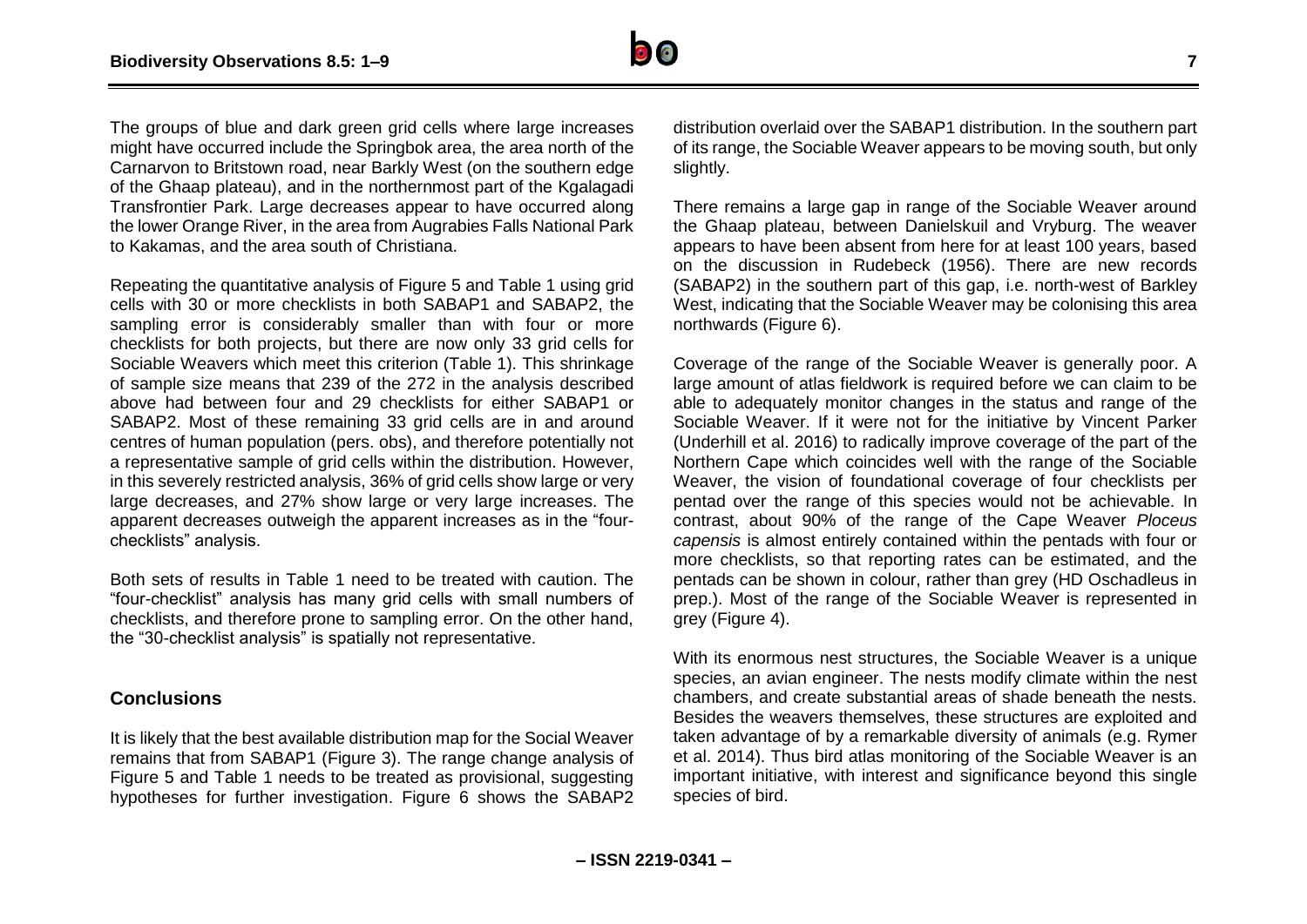

*Figure 6. Joint SABAP1 and SABAP2 distribution map for the Sociable Weaver. The SABAP2 distribution map (Figure 4) has been overlaid on the SABAP1 distribution (Figure 3). This representation clearly shows individual SABAP2 pentads which represent records of occurrence outside the SABAP1 distribution*